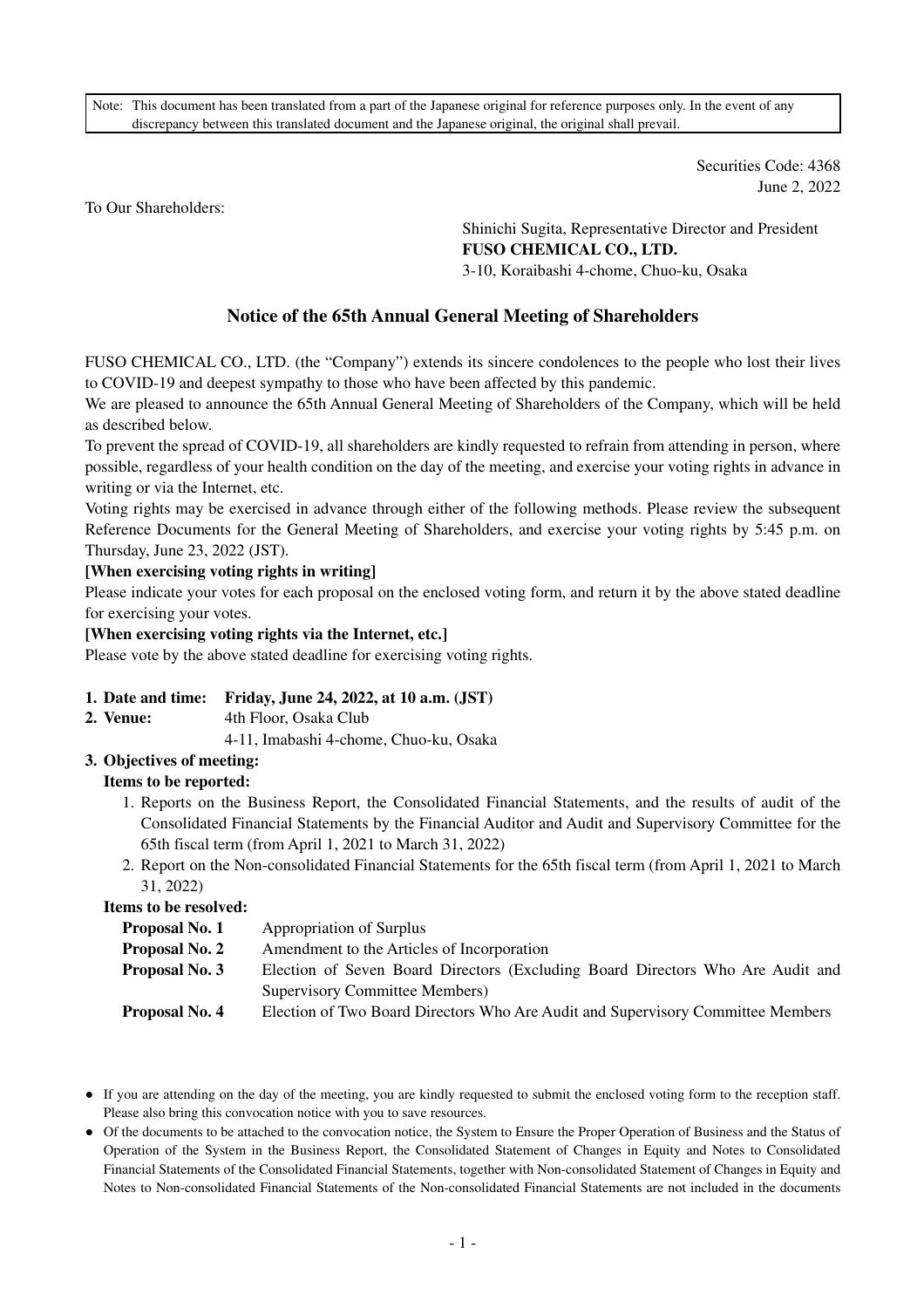attached to the said notice, as they are posted on the Company's website pursuant to the provisions of laws and regulations and Article 15 of the Company's Articles of Incorporation.

Accordingly, the Business Report, Consolidated Financial Statements, and Non-consolidated Financial Statements which are included in the documents attached to the convocation notice are part of the Business Report, Consolidated Financial Statements, and Nonconsolidated Financial Statements audited by the Audit and Supervisory Committee and the Financial Auditor when audit reports and financial audit reports are prepared, respectively.

● Any changes in the Reference Documents for the General Meeting of Shareholders, Business Report, Consolidated Financial Statements and Non-consolidated Financial Statements will be posted on the Company's website.

The Company's website (https://fusokk.co.jp)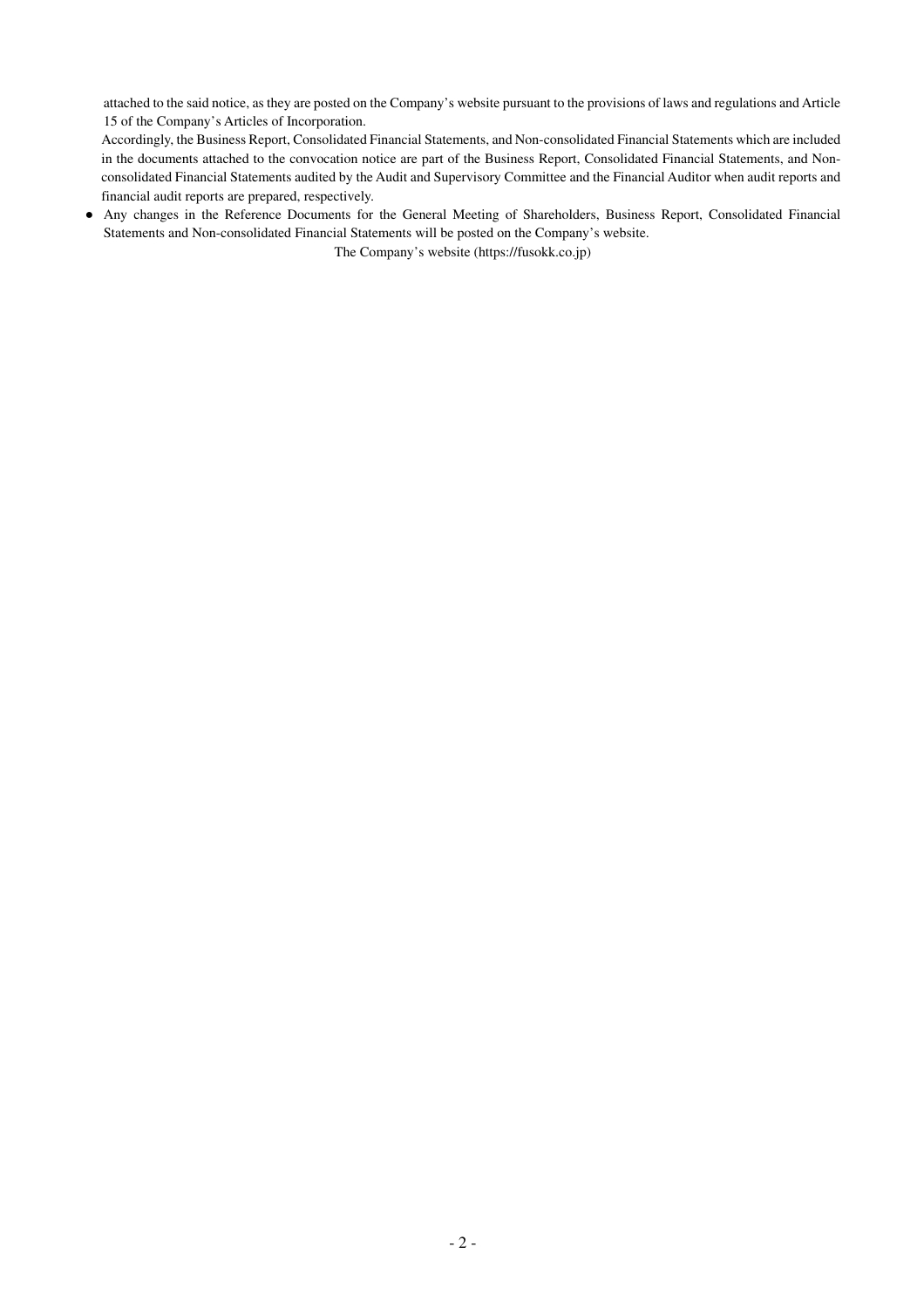### **Request for Cooperation to Prevent the Spread of COVID-19**

- ・ From the perspective of preventing the spread of COVID-19, you are kindly requested to refrain from attending in person, where possible, regardless of your health condition on the day of the meeting.
- ・We encourage all shareholders to exercise their voting rights in advance of the meeting in writing or via the Internet, etc.
- ・ For shareholders who are attending on the day of the meeting, please assist us in taking measures to prevent the spread of infection such as by wearing face masks and using disinfecting solution, while checking your health condition and the situation of the spread of infection as of the day of the meeting.
- ・ For shareholders who are elderly, pregnant, or with underlying medical conditions, please consider not attending the meeting.
- ・ Shareholders who seem to be not feeling well, such as with a fever or cough, may be asked not to attend.
- ・ From the perspective of shortening the time of the meeting to prevent the spread of COVID-19, a detailed presentation of items to be reported and proposals will be omitted on the floor.
- ・ Any changes in administration of the meeting due to matters such as the situation of the spread of infection or details announced by the government and other authorities will be posted on the Company's website. Please check for the latest situation in advance before attending.

The Company's website (https://fusokk.co.jp)

### **Notice of Discontinuance of Handing Out Souvenirs**

Souvenirs will not be handed out to shareholders attending on the day of the meeting. Your understanding would be much appreciated.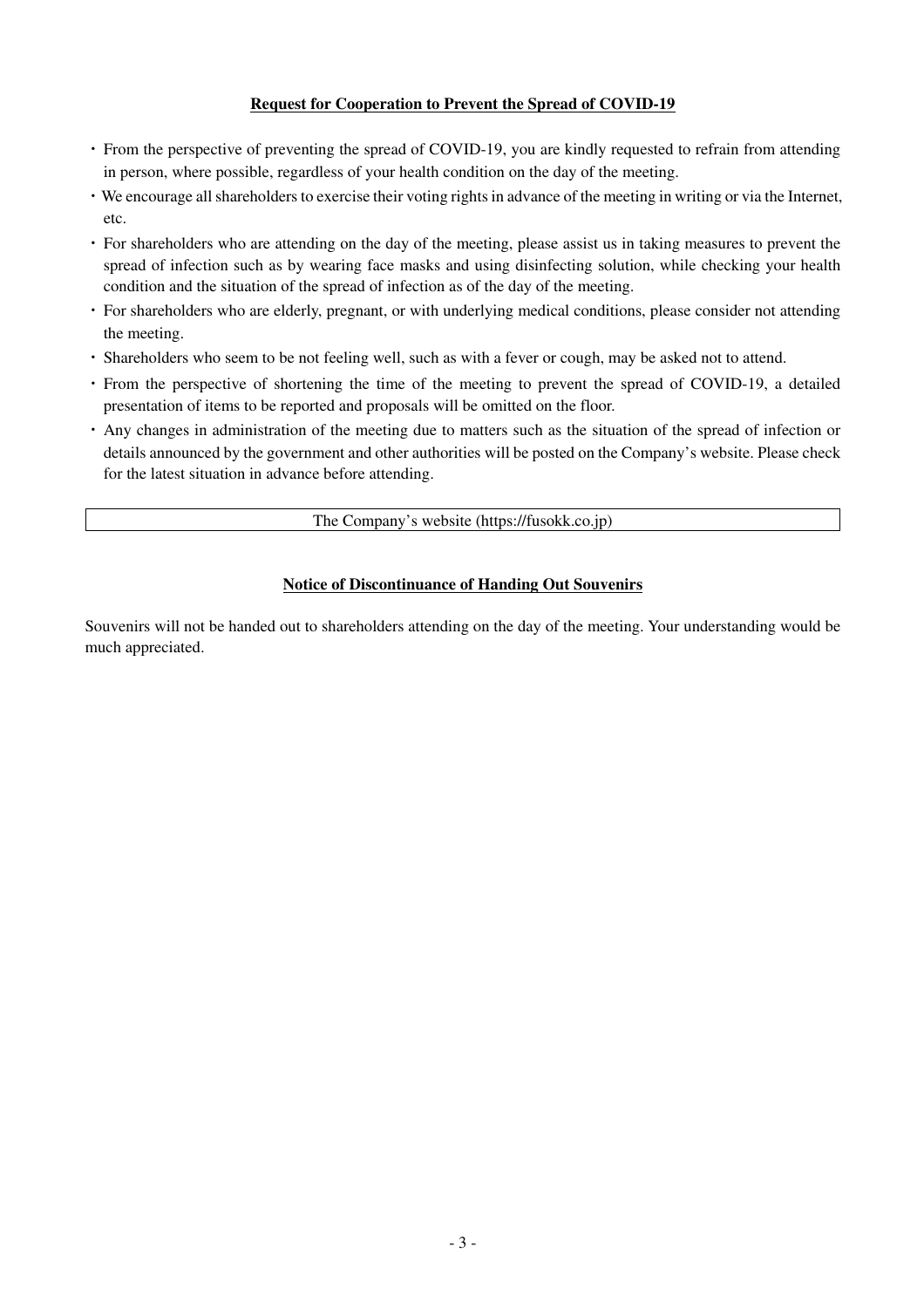# **Reference Documents for the General Meeting of Shareholders**

# **Proposal No. 1** Appropriation of Surplus

The Company appropriates surplus based on a basic policy of long-term stable return to shareholders taking into consideration strengthening the corporate structure and future business development.

The Company proposes to pay a year-end dividend for the 65th fiscal term of ¥30 per share as follows based on the business performance for the fiscal year under review.

Total dividends per share for the fiscal year including the interim dividend (¥25 per share) will be ¥55 per share.

Matters regarding year-end dividends

- (1) Type of dividend property To be paid in cash.
- (2) Matters regarding the allocation of dividend property and the total amount thereof The Company proposes to pay a dividend of ¥30 per common share of the Company. In this event, the total dividends will be ¥1,057,307,250.
- (3) Effective date of dividends of surplus June 27, 2022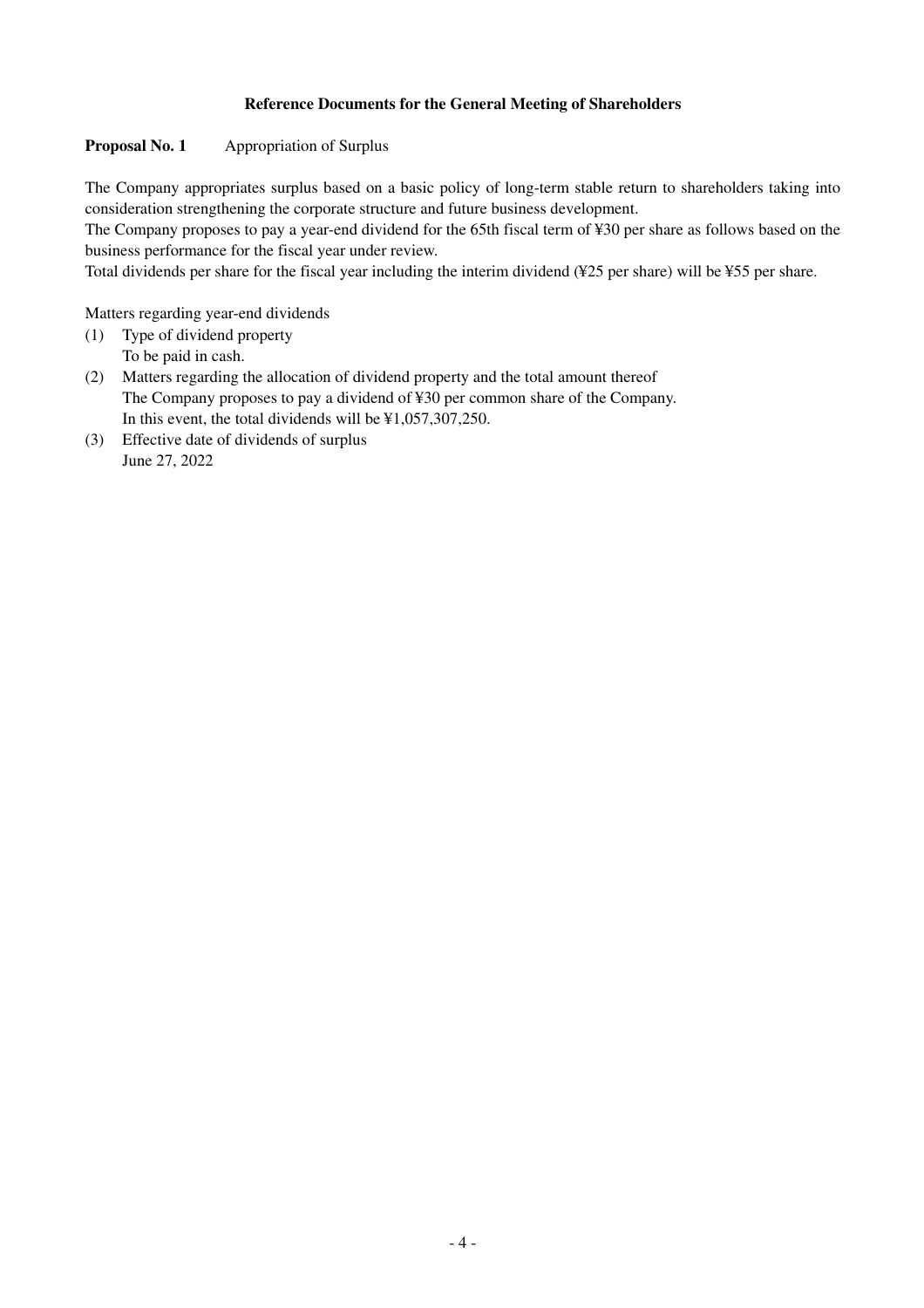## **Proposal No. 2** Amendment to the Articles of Incorporation

1. Reason for the amendment

Since the revised provisions provided for in the proviso to Article 1 of the Supplementary Provisions of the Act Partially Amending the Companies Act (Act No. 70 of 2019) are to be enforced on September 1, 2022, the Company proposes to make the following changes to its Articles of Incorporation in preparation for the introduction of the system for providing informational materials for general meetings of shareholders in electronic format.

- (1) Article 15, Paragraph 1 in "Proposed amendments" below will stipulate that the Company shall take measures for providing information that constitutes the content of reference documents for general meetings of shareholders, etc. in electronic format.
- (2) Article 15, Paragraph 2 in "Proposed amendments" below will establish the provision to limit the scope of the items to be stated in the paper-based documents to be delivered to shareholders who requested the delivery of paper-based documents.
- (3) Since the provisions for Internet Disclosure and Deemed Provision of Reference Documents for the General Meeting of Shareholders, Etc. (Article 15 of the current Articles of Incorporation) will no longer be required, they will be deleted.
- (4) Accompanying the aforementioned establishment and deletion of provisions, supplementary provisions regarding the effective date, etc. will be established.

#### 2. Content of the amendment

The content of the amendment is as follows.

|                                                                                                                           | (Underlined portions indicate changes.)                                          |
|---------------------------------------------------------------------------------------------------------------------------|----------------------------------------------------------------------------------|
| Current Articles of Incorporation                                                                                         | Proposed amendments                                                              |
| (Internet Disclosure and Deemed Provision of Reference)                                                                   | (Deleted)                                                                        |
| Documents for the General Meeting of Shareholders, Etc.)                                                                  |                                                                                  |
| Article 15                                                                                                                |                                                                                  |
| When the Company convenes a general meeting of                                                                            |                                                                                  |
| shareholders, if it discloses information that is to be stated or                                                         |                                                                                  |
| presented in the reference documents for the general meeting of                                                           |                                                                                  |
| shareholders, Business Report, Non-consolidated Financial<br>Statements and Consolidated Financial Statements through the |                                                                                  |
| Internet in accordance with the provisions prescribed by the                                                              |                                                                                  |
| Ministry of Justice Order, it may be deemed that the Company                                                              |                                                                                  |
| has provided this information to shareholders.                                                                            |                                                                                  |
| (Newly established)                                                                                                       | (Measures, etc. for Providing Information in Electronic Format)                  |
|                                                                                                                           | Article 15                                                                       |
|                                                                                                                           | 1. When the Company convenes a general meeting of                                |
|                                                                                                                           | shareholders, it shall take measures for providing                               |
|                                                                                                                           | information that constitutes the content of reference                            |
|                                                                                                                           | documents for the general meeting of shareholders, etc. in<br>electronic format. |
|                                                                                                                           | 2. Among items for which the measures for providing                              |
|                                                                                                                           | information in electronic format will be taken, the Company                      |
|                                                                                                                           | may exclude all or some of those items designated by the                         |
|                                                                                                                           | Ministry of Justice Order from statements in the paper-based                     |
|                                                                                                                           | documents to be delivered to shareholders who requested the                      |
|                                                                                                                           | delivery of paper-based documents by the record date of                          |
|                                                                                                                           | voting rights.                                                                   |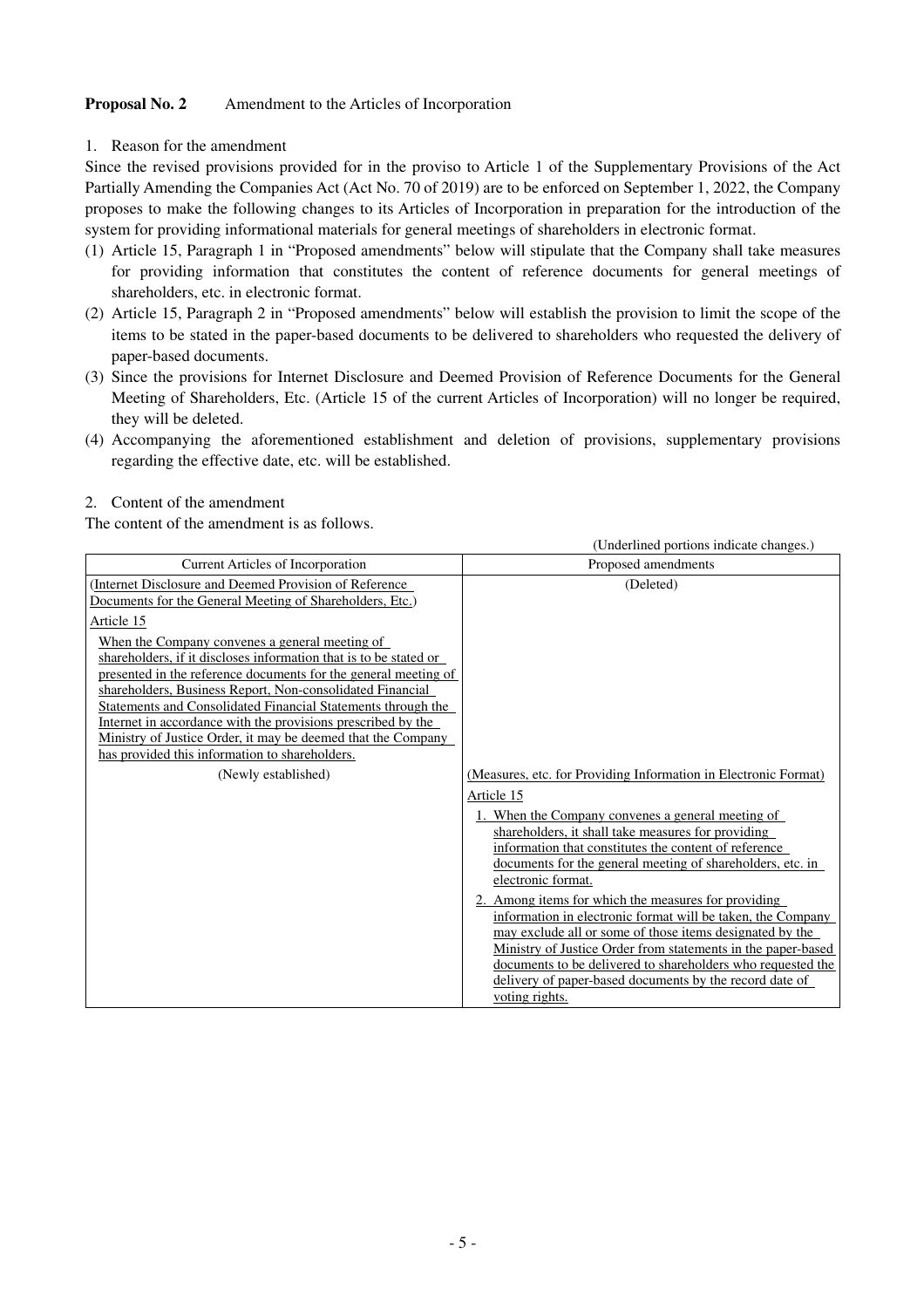|                      | Current Articles of Incorporation | Proposed amendments                                                                                                                                                                                                                                                                                                                                                                                                                                                                                                                                                                                                                                                                                                                                                                                                                                                                                                                                                                                                                                                                                                                                                                                                                                                                                                                                                                                                                                                                                              |  |  |  |  |
|----------------------|-----------------------------------|------------------------------------------------------------------------------------------------------------------------------------------------------------------------------------------------------------------------------------------------------------------------------------------------------------------------------------------------------------------------------------------------------------------------------------------------------------------------------------------------------------------------------------------------------------------------------------------------------------------------------------------------------------------------------------------------------------------------------------------------------------------------------------------------------------------------------------------------------------------------------------------------------------------------------------------------------------------------------------------------------------------------------------------------------------------------------------------------------------------------------------------------------------------------------------------------------------------------------------------------------------------------------------------------------------------------------------------------------------------------------------------------------------------------------------------------------------------------------------------------------------------|--|--|--|--|
|                      | <b>Supplementary Provisions</b>   | <b>Supplementary Provisions</b>                                                                                                                                                                                                                                                                                                                                                                                                                                                                                                                                                                                                                                                                                                                                                                                                                                                                                                                                                                                                                                                                                                                                                                                                                                                                                                                                                                                                                                                                                  |  |  |  |  |
| Article 1, Article 2 | (Omitted)                         | Article 1, Article 2<br>(No amendment)                                                                                                                                                                                                                                                                                                                                                                                                                                                                                                                                                                                                                                                                                                                                                                                                                                                                                                                                                                                                                                                                                                                                                                                                                                                                                                                                                                                                                                                                           |  |  |  |  |
|                      |                                   | (Transitional Measures for Providing Informational Materials for                                                                                                                                                                                                                                                                                                                                                                                                                                                                                                                                                                                                                                                                                                                                                                                                                                                                                                                                                                                                                                                                                                                                                                                                                                                                                                                                                                                                                                                 |  |  |  |  |
|                      |                                   | the General Meeting of Shareholders in Electronic Format)                                                                                                                                                                                                                                                                                                                                                                                                                                                                                                                                                                                                                                                                                                                                                                                                                                                                                                                                                                                                                                                                                                                                                                                                                                                                                                                                                                                                                                                        |  |  |  |  |
|                      | (Newly established)               | Article 3                                                                                                                                                                                                                                                                                                                                                                                                                                                                                                                                                                                                                                                                                                                                                                                                                                                                                                                                                                                                                                                                                                                                                                                                                                                                                                                                                                                                                                                                                                        |  |  |  |  |
|                      |                                   | The deletion of Article 15 (Internet Disclosure and Deemed<br>Provision of Reference Documents for the General Meeting<br>of Shareholders, Etc.) of the Articles of Incorporation before<br>amendment and the establishment of Article 15 (Measures,<br>etc. for Providing Information in Electronic Format) to the<br>Articles of Incorporation after amendment by resolution of<br>the 65th Annual General Meeting of Shareholders shall be<br>effective from September 1, 2022, which is the date of<br>enforcement of the revised provisions provided for in the<br>proviso to Article 1 of the Supplementary Provisions of the<br>Act Partially Amending the Companies Act (Act No. 70 of<br>2019) (hereinafter referred to as the "Date of Enforcement").<br>2. Notwithstanding the provision of the preceding paragraph,<br>Article 15 (Internet Disclosure and Deemed Provision of<br>Reference Documents for the General Meeting of<br>Shareholders, Etc.) of the Articles of Incorporation before<br>amendment by resolution of the 65th Annual General<br>Meeting of Shareholders shall remain effective regarding<br>any general meeting of shareholders held on a date within<br>six months from the Date of Enforcement.<br>3. These Supplementary Provisions shall be deleted on the date<br>when six months have elapsed from the Date of Enforcement<br>or three months have elapsed from the date of the general<br>meeting of shareholders in the preceding paragraph,<br>whichever is later. |  |  |  |  |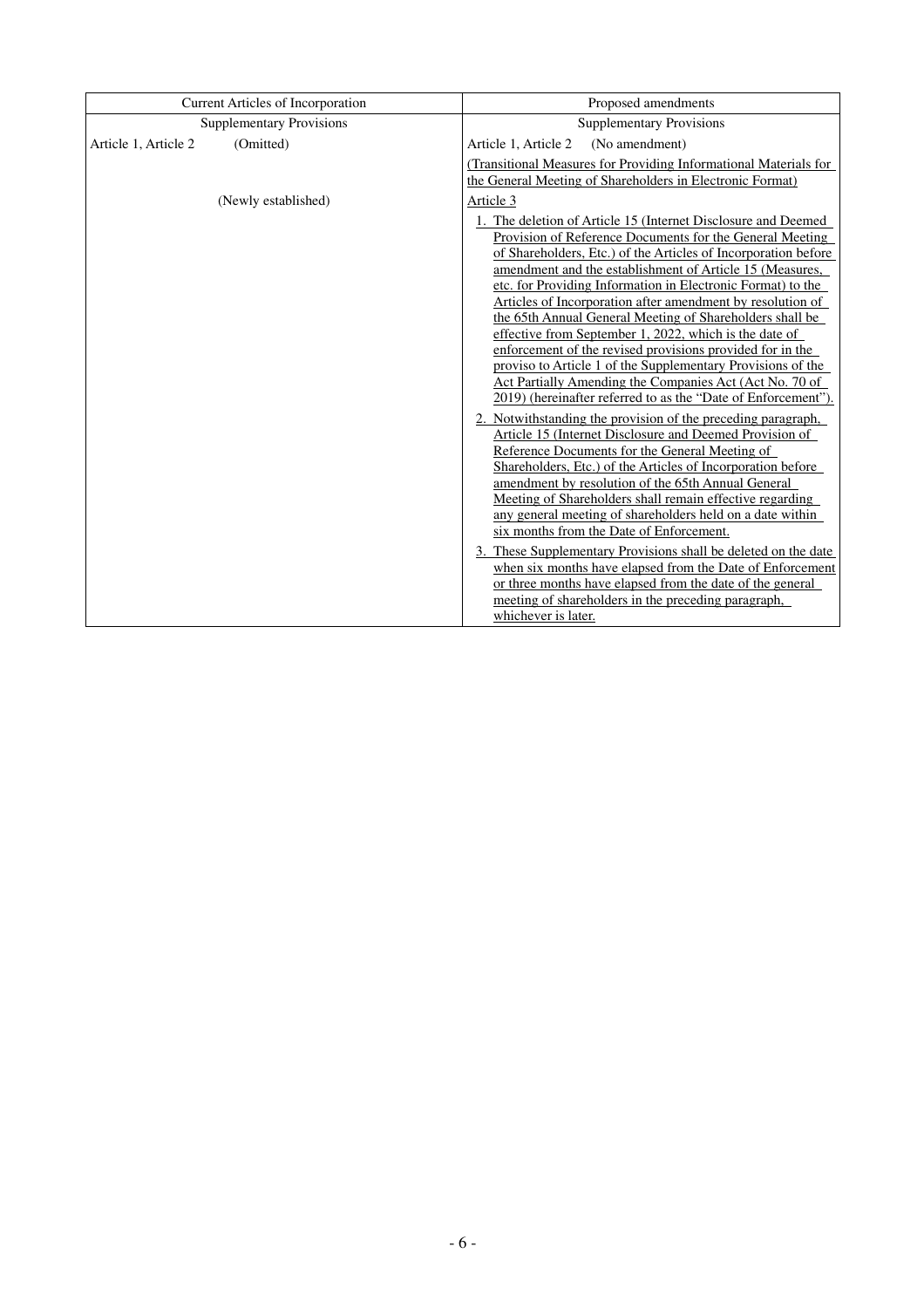# **Proposal No. 3** Election of Seven Board Directors (Excluding Board Directors Who Are Audit and Supervisory Committee Members)

The terms of office of all current six Board Directors (excluding Board Directors who are Audit and Supervisory Committee Members; the same shall apply throughout this proposal) will expire at the conclusion of the meeting. Therefore, the Company proposes the election of seven Board Directors, increasing the number of Board Directors by one to enhance the management system.

The Audit and Supervisory Committee of the Company believes that all candidates for Board Directors are qualified for this proposal.

| Candidate<br>No. | Name<br>(Date of birth)                                                                                          |                                                                                                | Career summary, position and responsibility in the Company,<br>Company's shares<br>and significant concurrent positions outside the Company<br>External Board Director of the Company<br>Executive Officer of Teikoku Seiyaku Co., Ltd.                                                                                                                                                                                                                                                                                                                                                             |                |  |  |  |
|------------------|------------------------------------------------------------------------------------------------------------------|------------------------------------------------------------------------------------------------|-----------------------------------------------------------------------------------------------------------------------------------------------------------------------------------------------------------------------------------------------------------------------------------------------------------------------------------------------------------------------------------------------------------------------------------------------------------------------------------------------------------------------------------------------------------------------------------------------------|----------------|--|--|--|
| $\mathbf{1}$     | Misako Fujioka<br>(April 22, 1955)<br>[Reelection]                                                               | June 1988<br>Mar. 1999<br>Mar. 2011<br>June 2017<br>June 2020                                  | President & CEO (current position)<br>Representative Director & Chairman of the<br>Company (current position)<br>Outside Director (Audit and Supervisory<br>Committee Member) of Asahi Broadcasting<br>Group Holdings Corporation (current position)<br>[Significant concurrent positions outside the Company]<br>President & CEO of Teikoku Seiyaku Co., Ltd., Outside<br>Director (Audit and Supervisory Committee Member) of Asahi<br><b>Broadcasting Group Holdings Corporation</b>                                                                                                             | 119,195 shares |  |  |  |
|                  | [Reasons for nomination as candidate for Board Director]<br>candidate for Board Director.                        |                                                                                                | Misako Fujioka presently holds a position as President & CEO of Teikoku Seiyaku Co., Ltd. and has abundant<br>knowledge and experience in the overall management of a company. Accordingly, judging that she is capable of<br>contributing to the development of the Company group (the "Group"), the Company continues to nominate her as                                                                                                                                                                                                                                                          |                |  |  |  |
| $\mathbf{2}$     | Shinichi Sugita<br>(October 5, 1955)<br>[Reelection]<br>[Reasons for nomination as candidate for Board Director] | Apr. 1980<br>Apr. 2005<br>Apr. 2006<br><b>July 2012</b><br>Feb. 2019<br>June 2019<br>June 2020 | Joined Fujisawa Pharmaceutical Co., Ltd.<br>(currently Astellas Pharma Inc.)<br>Joined the Company<br>Department Manager of Planning and<br>Development Department of Sales<br>Development Division of Life Science Business<br>Unit<br>Executive Officer, Division Manager of<br>Electronic Materials Division, and Site<br>Manager of Kyoto Plant<br>Deputy Division Manager of Administration<br>Division<br>Board Director, Division Manager of<br>Administration Division, and in charge of<br><b>Innovation Promotion Office</b><br>Representative Director & President (current<br>position) | 9,411 shares   |  |  |  |
|                  | Company continues to nominate him as candidate for Board Director.                                               |                                                                                                | Shinichi Sugita has experience and expertise in the life science and electronic materials businesses, as well as<br>knowledge which he had obtained from managerial work as a Site Manager of a plant and a Division Manager of the<br>Administration Division. Judging that he is capable of contributing to the Group's development by utilizing these, the                                                                                                                                                                                                                                       |                |  |  |  |

The candidates for Board Directors are as follows: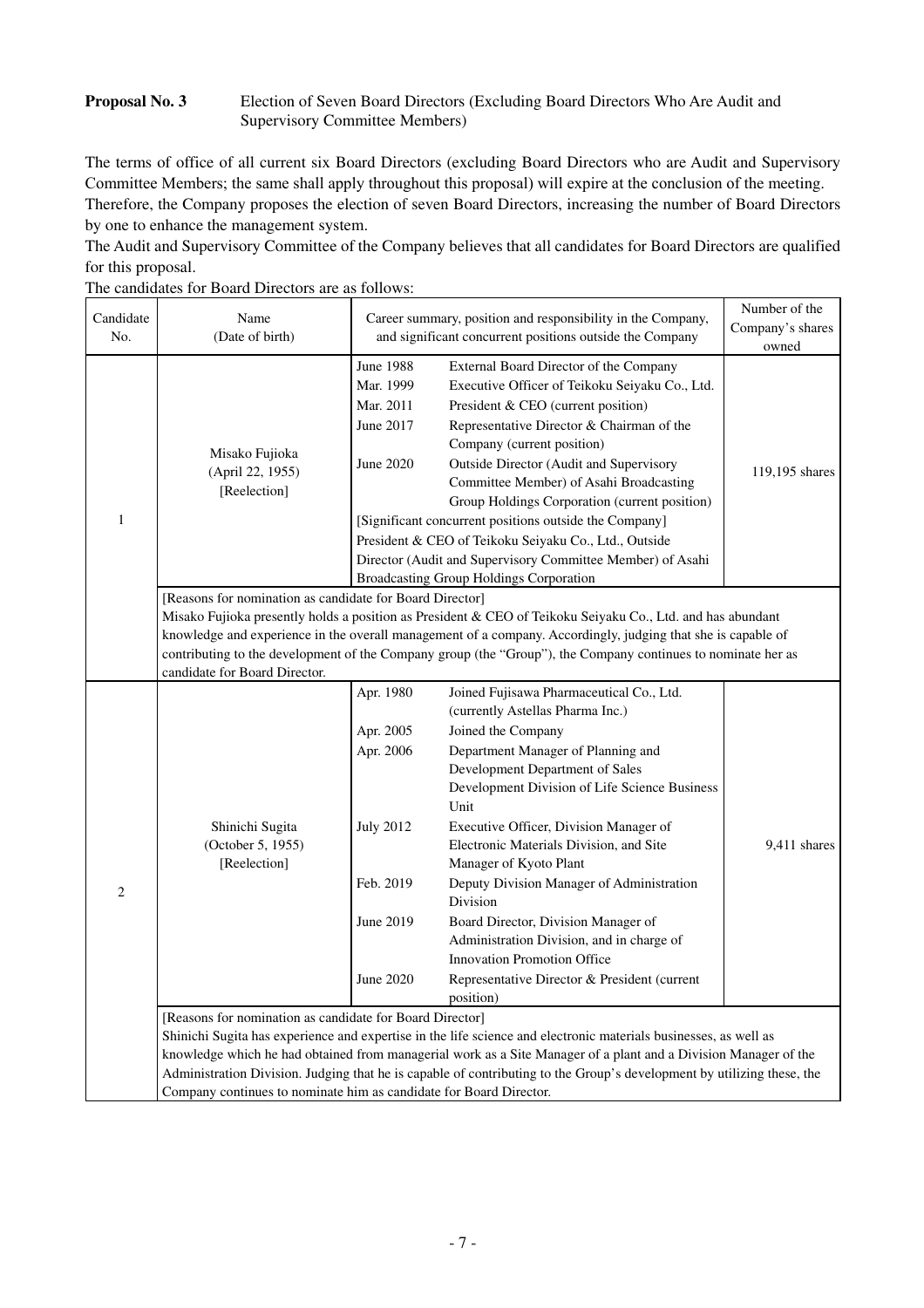| Candidate<br>No. | Name<br>(Date of birth)                                                                                                                                                                                                                                                                                                                                                                                |                                                                                                                                                                                                                                                                                                                                                                 | Career summary, position and responsibility in the Company,<br>and significant concurrent positions outside the Company                                                                                                                                                                                                                                                                                                                                                                                                                                                                                                                                                                                                                                    | Number of the<br>Company's shares<br>owned |  |  |  |  |
|------------------|--------------------------------------------------------------------------------------------------------------------------------------------------------------------------------------------------------------------------------------------------------------------------------------------------------------------------------------------------------------------------------------------------------|-----------------------------------------------------------------------------------------------------------------------------------------------------------------------------------------------------------------------------------------------------------------------------------------------------------------------------------------------------------------|------------------------------------------------------------------------------------------------------------------------------------------------------------------------------------------------------------------------------------------------------------------------------------------------------------------------------------------------------------------------------------------------------------------------------------------------------------------------------------------------------------------------------------------------------------------------------------------------------------------------------------------------------------------------------------------------------------------------------------------------------------|--------------------------------------------|--|--|--|--|
| 3                | Haruo Masauji<br>(March 23, 1967)<br>[Reelection]                                                                                                                                                                                                                                                                                                                                                      | Apr. 1990<br><b>July 2005</b><br>Feb. 2008<br><b>July 2008</b><br><b>July 2010</b><br>June 2011<br>Apr. 2019<br>June 2020                                                                                                                                                                                                                                       | Joined the Company<br>Department Manager of Electronic Materials<br>Sales Development Department of Electronic<br>Materials Business Division<br>Division Manager of Electronic Materials<br>Division of Electronic Materials Business Unit<br><b>Executive Officer</b><br>Senior Executive Officer and General Manager<br>of Electronic Materials Business Unit (current<br>position)<br><b>Board Director</b><br><b>Managing Director</b><br>Senior Managing Director (current position)                                                                                                                                                                                                                                                                 |                                            |  |  |  |  |
|                  | [Reasons for nomination as candidate for Board Director]                                                                                                                                                                                                                                                                                                                                               |                                                                                                                                                                                                                                                                                                                                                                 | and in charge of Innovation Promotion Office<br>Haruo Masauji is assisting the president in the overall management while supporting the administration by utilizing his<br>experience and expertise in the electronic materials business. Accordingly, judging that he is capable of contributing to<br>businesses the Company is developing, the Company continues to nominate him as candidate for Board Director.                                                                                                                                                                                                                                                                                                                                       |                                            |  |  |  |  |
| 4                | Takashi Tanimura<br>(November 27, 1964)<br>[Reelection]                                                                                                                                                                                                                                                                                                                                                | Dec. 1989<br>Feb. 2008<br>Aug. 2008<br>May 2011<br>Apr. 2013<br><b>July 2013</b><br>June 2014<br>Apr. 2019<br>June 2020<br>Apr. 2021                                                                                                                                                                                                                            | Joined the Company<br>General Manager of Shanghai Branch of<br>Qingdao Fuso Refining & Processing Co., Ltd.<br>President of FUSO (THAILAND) CO., LTD.<br>Division Manager of Asia Business<br>Development Division of Life Science Business<br>Unit and Department Manager of Sales<br>Department of the Company<br>General Manager of Life Science Business Unit<br>Senior Executive Officer<br><b>Board Director</b><br>Managing Director, in charge of Life Science<br>Business Unit, and Department Manager of<br>Planning and Development Office<br>Senior Managing Director (current position), in<br>charge of Life Science Business Unit and<br>Planning and Development Office<br>General Manager of International Division<br>(current position) | 28,278 shares                              |  |  |  |  |
|                  | [Reasons for nomination as candidate for Board Director]                                                                                                                                                                                                                                                                                                                                               | Takashi Tanimura is assisting the president in the overall management while supporting the administration by utilizing<br>his experience and expertise in the life science business. Accordingly, judging that he is capable of contributing to<br>businesses the Company is developing, the Company continues to nominate him as candidate for Board Director. |                                                                                                                                                                                                                                                                                                                                                                                                                                                                                                                                                                                                                                                                                                                                                            |                                            |  |  |  |  |
| 5                | Motoki Sugimoto<br>(November 11, 1968)<br>[Reelection]                                                                                                                                                                                                                                                                                                                                                 | Apr. 1992<br>Apr. 2010<br><b>July 2015</b><br>Apr. 2019<br>June 2019                                                                                                                                                                                                                                                                                            | Joined the Company<br>Department Manager of Sales Development<br>Department of Electronic Materials Business<br>Unit<br>Executive Officer and Department Manager of<br>Sales Development Department of Life Science<br><b>Business Unit</b><br>General Manager of Life Science Business Unit<br>(current position)<br>Board Director (current position)                                                                                                                                                                                                                                                                                                                                                                                                    | 2,317 shares                               |  |  |  |  |
|                  | [Reasons for nomination as candidate for Board Director]<br>Motoki Sugimoto has experience and expertise in the life science and electronic materials businesses. Judging that he is<br>capable of contributing to businesses the Company is developing by utilizing them through his execution of duties as<br>Board Director, the Company continues to nominate him as candidate for Board Director. |                                                                                                                                                                                                                                                                                                                                                                 |                                                                                                                                                                                                                                                                                                                                                                                                                                                                                                                                                                                                                                                                                                                                                            |                                            |  |  |  |  |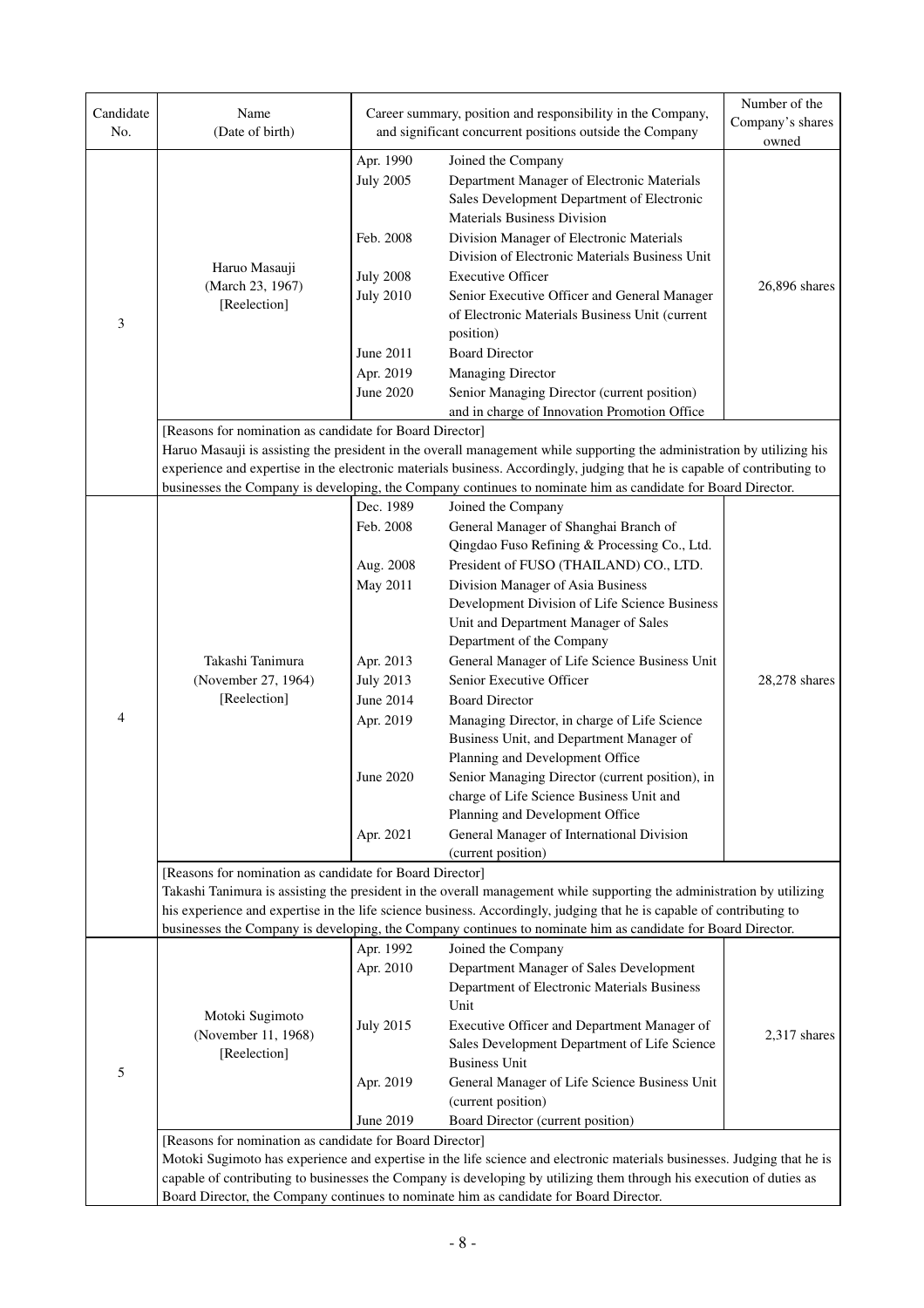| Candidate<br>No. | Name<br>(Date of birth)                                                                                          | Career summary, position and responsibility in the Company,<br>and significant concurrent positions outside the Company | Number of the<br>Company's shares<br>owned                                                                                                                                                                                                              |                 |  |  |  |
|------------------|------------------------------------------------------------------------------------------------------------------|-------------------------------------------------------------------------------------------------------------------------|---------------------------------------------------------------------------------------------------------------------------------------------------------------------------------------------------------------------------------------------------------|-----------------|--|--|--|
| 6                | Atsushi Fujioka<br>(May 4, 1988)<br>[Reelection]                                                                 | Nov. 2019<br>Mar. 2020<br><b>July 2020</b><br>June 2021                                                                 | Joined the Company<br>Executive Director of Teikoku Seiyaku Co.,<br>Ltd. (current position)<br>Executive Officer and Department Manager of<br>Planning and Development Office of the<br>Company (current position)<br>Board Director (current position) | $22,032$ shares |  |  |  |
|                  |                                                                                                                  | [Significant concurrent positions outside the Company]<br>Executive Director of Teikoku Seiyaku Co., Ltd.               |                                                                                                                                                                                                                                                         |                 |  |  |  |
|                  | [Reasons for nomination as candidate for Board Director]                                                         |                                                                                                                         |                                                                                                                                                                                                                                                         |                 |  |  |  |
|                  |                                                                                                                  |                                                                                                                         | Atsushi Fujioka has experience and expertise as a Department Manager of the Planning and Development Office.                                                                                                                                            |                 |  |  |  |
|                  | Judging that he is capable of contributing to businesses the Company is developing by utilizing them through his |                                                                                                                         |                                                                                                                                                                                                                                                         |                 |  |  |  |
|                  |                                                                                                                  |                                                                                                                         | execution of duties as Board Director, the Company continues to nominate him as candidate for Board Director.                                                                                                                                           |                 |  |  |  |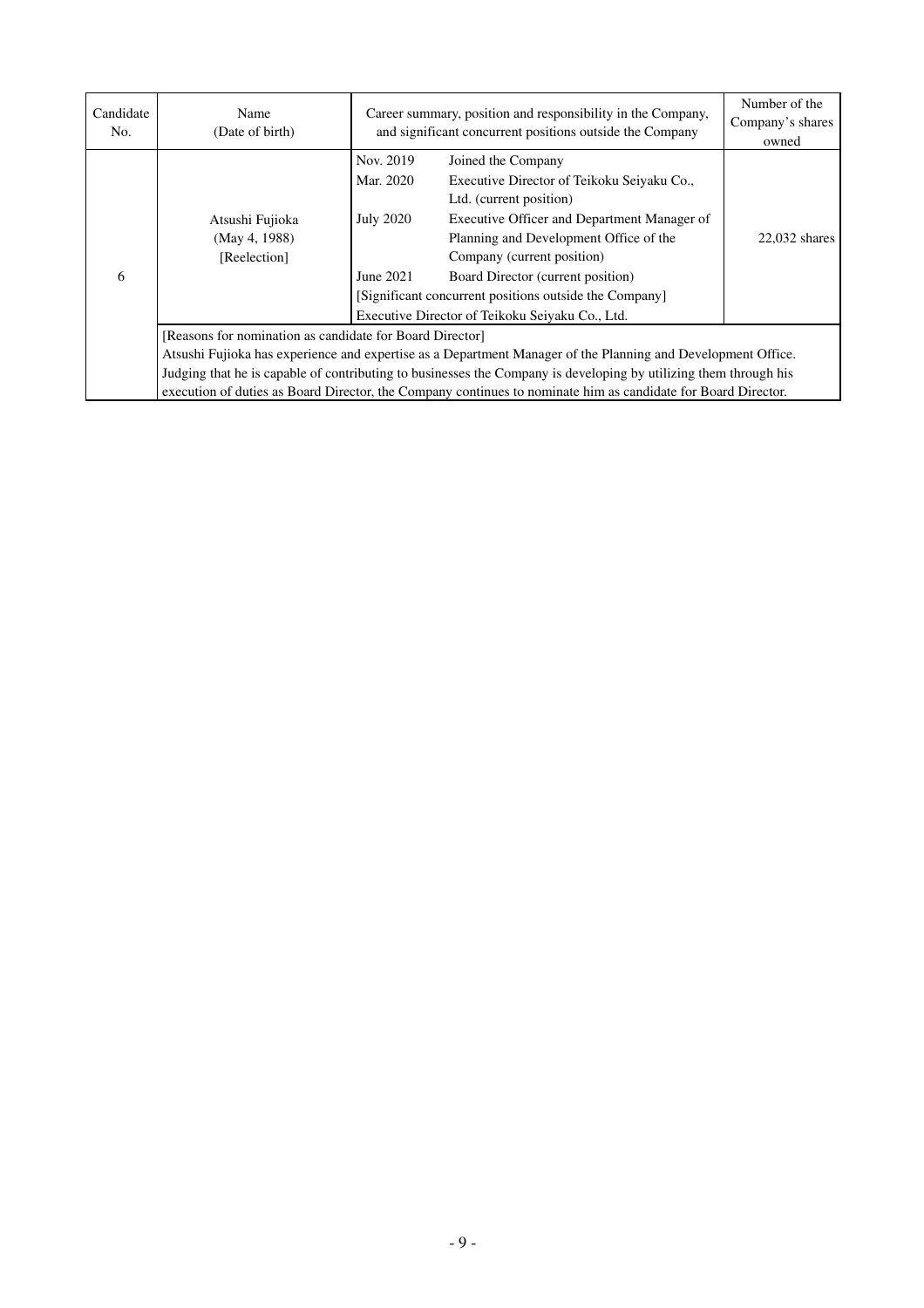| Candidate<br>No. | Name<br>(Date of birth)                                                                                                         |                                                                              | Career summary, position and responsibility in the Company,<br>and significant concurrent positions outside the Company                                                                                                       | Number of the<br>Company's shares<br>owned |  |  |  |  |
|------------------|---------------------------------------------------------------------------------------------------------------------------------|------------------------------------------------------------------------------|-------------------------------------------------------------------------------------------------------------------------------------------------------------------------------------------------------------------------------|--------------------------------------------|--|--|--|--|
|                  |                                                                                                                                 | Apr. 1981<br><b>July 1999</b>                                                | Joined Ministry of Finance<br>Assistant Regional Commissioner of Criminal<br>Investigation Department of Tokyo Regional<br><b>Taxation Bureau</b>                                                                             |                                            |  |  |  |  |
|                  |                                                                                                                                 | <b>July 2011</b>                                                             | Deputy Commissioner of Commissioner's<br>Secretariat of National Tax Agency                                                                                                                                                   |                                            |  |  |  |  |
|                  |                                                                                                                                 | <b>July 2012</b>                                                             | Regional Commissioner of Nagoya Regional<br><b>Taxation Bureau</b>                                                                                                                                                            |                                            |  |  |  |  |
|                  |                                                                                                                                 | Apr. 2015                                                                    | President of Japan Mint                                                                                                                                                                                                       |                                            |  |  |  |  |
|                  |                                                                                                                                 | Apr. 2018                                                                    | Deputy Director-General of Minister's<br>Secretariat of Ministry of Finance                                                                                                                                                   |                                            |  |  |  |  |
|                  |                                                                                                                                 | Apr. 2019                                                                    | Professor of Department of Management,                                                                                                                                                                                        |                                            |  |  |  |  |
|                  |                                                                                                                                 |                                                                              | Faculty of Management of Otemon Gakuin                                                                                                                                                                                        |                                            |  |  |  |  |
|                  |                                                                                                                                 |                                                                              | University (current position), Senior Visiting                                                                                                                                                                                |                                            |  |  |  |  |
|                  |                                                                                                                                 |                                                                              | Research Fellow of Policy Research Institute,                                                                                                                                                                                 |                                            |  |  |  |  |
|                  | Hakaru Hyakushima                                                                                                               | June 2019                                                                    | Ministry of Finance (current position)                                                                                                                                                                                        |                                            |  |  |  |  |
|                  | (December 20, 1958)                                                                                                             |                                                                              | Outside Director of OSAKA SODA CO., LTD.<br>(current position), Director of Nara Cultural                                                                                                                                     |                                            |  |  |  |  |
|                  | [External]                                                                                                                      |                                                                              | Exchange Organization (current position)                                                                                                                                                                                      |                                            |  |  |  |  |
|                  | [Independent]                                                                                                                   | Oct. 2019                                                                    | Part-time lecturer of Kyoto University School                                                                                                                                                                                 |                                            |  |  |  |  |
|                  | [New election]                                                                                                                  |                                                                              | of Government                                                                                                                                                                                                                 |                                            |  |  |  |  |
| 7                |                                                                                                                                 | June 2020                                                                    | Outside Audit & Supervisory Board Member of                                                                                                                                                                                   |                                            |  |  |  |  |
|                  |                                                                                                                                 |                                                                              | Sumitomo Riko Company Limited (current                                                                                                                                                                                        |                                            |  |  |  |  |
|                  |                                                                                                                                 |                                                                              | position)                                                                                                                                                                                                                     |                                            |  |  |  |  |
|                  |                                                                                                                                 | Mar. 2021                                                                    | Trustee, Kyoto International Conference Center                                                                                                                                                                                |                                            |  |  |  |  |
|                  |                                                                                                                                 | (current position)<br>[Significant concurrent positions outside the Company] |                                                                                                                                                                                                                               |                                            |  |  |  |  |
|                  |                                                                                                                                 | Professor of Department of Management, Faculty of                            |                                                                                                                                                                                                                               |                                            |  |  |  |  |
|                  |                                                                                                                                 | Management of Otemon Gakuin University                                       |                                                                                                                                                                                                                               |                                            |  |  |  |  |
|                  |                                                                                                                                 | Senior Visiting Research Fellow of Policy Research Institute,                |                                                                                                                                                                                                                               |                                            |  |  |  |  |
|                  |                                                                                                                                 | Ministry of Finance                                                          |                                                                                                                                                                                                                               |                                            |  |  |  |  |
|                  |                                                                                                                                 | Director of Nara Cultural Exchange Organization                              |                                                                                                                                                                                                                               |                                            |  |  |  |  |
|                  |                                                                                                                                 |                                                                              | Part-time lecturer of Kyoto University School of Government                                                                                                                                                                   |                                            |  |  |  |  |
|                  |                                                                                                                                 |                                                                              | Outside Director of Osaka Soda Co., Ltd.<br>Outside Audit & Supervisory Board Member of Sumitomo Riko                                                                                                                         |                                            |  |  |  |  |
|                  |                                                                                                                                 | Company Limited                                                              |                                                                                                                                                                                                                               |                                            |  |  |  |  |
|                  |                                                                                                                                 |                                                                              | [Reasons for nomination as candidate for External Board Director and expected roles]                                                                                                                                          |                                            |  |  |  |  |
|                  |                                                                                                                                 |                                                                              | Hakaru Hyakushima has abundant government agency experience in taxation, finance, and other fields from holding                                                                                                               |                                            |  |  |  |  |
|                  |                                                                                                                                 |                                                                              | important posts at the Ministry of Finance and other organizations. Accordingly, with the expectation that he will                                                                                                            |                                            |  |  |  |  |
|                  |                                                                                                                                 |                                                                              | oversee and offer advice drawn on his knowledge for decision-making of important management matters and<br>supervision of execution of duties, etc. from a neutral and objective perspective, the Company has newly nominated |                                            |  |  |  |  |
|                  |                                                                                                                                 |                                                                              | him as candidate for External Board Director. Although he has no experience being involved in the management of a                                                                                                             |                                            |  |  |  |  |
|                  |                                                                                                                                 |                                                                              | company in any way other than as an outside officer, for the reasons above, the Company has judged him capable of                                                                                                             |                                            |  |  |  |  |
|                  | appropriately fulfilling duties as External Board Director.                                                                     |                                                                              |                                                                                                                                                                                                                               |                                            |  |  |  |  |
| Notes:<br>1.     | There is no special interest between any of the candidates and the Company.                                                     |                                                                              |                                                                                                                                                                                                                               |                                            |  |  |  |  |
| 2.               |                                                                                                                                 |                                                                              | If Hakaru Hyakushima is elected, pursuant to the provisions of Article 427, paragraph (1) of the Companies Act, the Company                                                                                                   |                                            |  |  |  |  |
|                  | plans to enter into an agreement with Mr. Hyakushima to limit his liability for damages under Article 423, paragraph (1) of the |                                                                              |                                                                                                                                                                                                                               |                                            |  |  |  |  |
|                  | same Act to the minimum liability amount provided for by Article 425, paragraph (1) of the same Act.                            |                                                                              |                                                                                                                                                                                                                               |                                            |  |  |  |  |

 3. The Company has entered into a directors and officers liability insurance contract with an insurance company as provided for in Article 430-3, paragraph (1) of the Companies Act, which provides that the Company shall cover any damages that may arise from a director being held liable for the performance of his/her duties or being subject to a claim for such liability (however, excluding such performance of an illegal act with full knowledge of its illegality). Each candidate, if elected, will become insured parties under this insurance policy. In addition, the premiums for the policy are fully borne by the Company, including the special contract, and the Company plans to renew this insurance policy with the same content at the time of the next renewal.

 4. Mr. Hyakushima satisfies the requirements for an independent officer as provided for by Tokyo Stock Exchange, Inc., and the criteria for determining independence set forth by the Company. If he is elected, the Company plans to submit notification of his status as an independent officer. The criteria for determining independence set forth by the Company are included on page 15.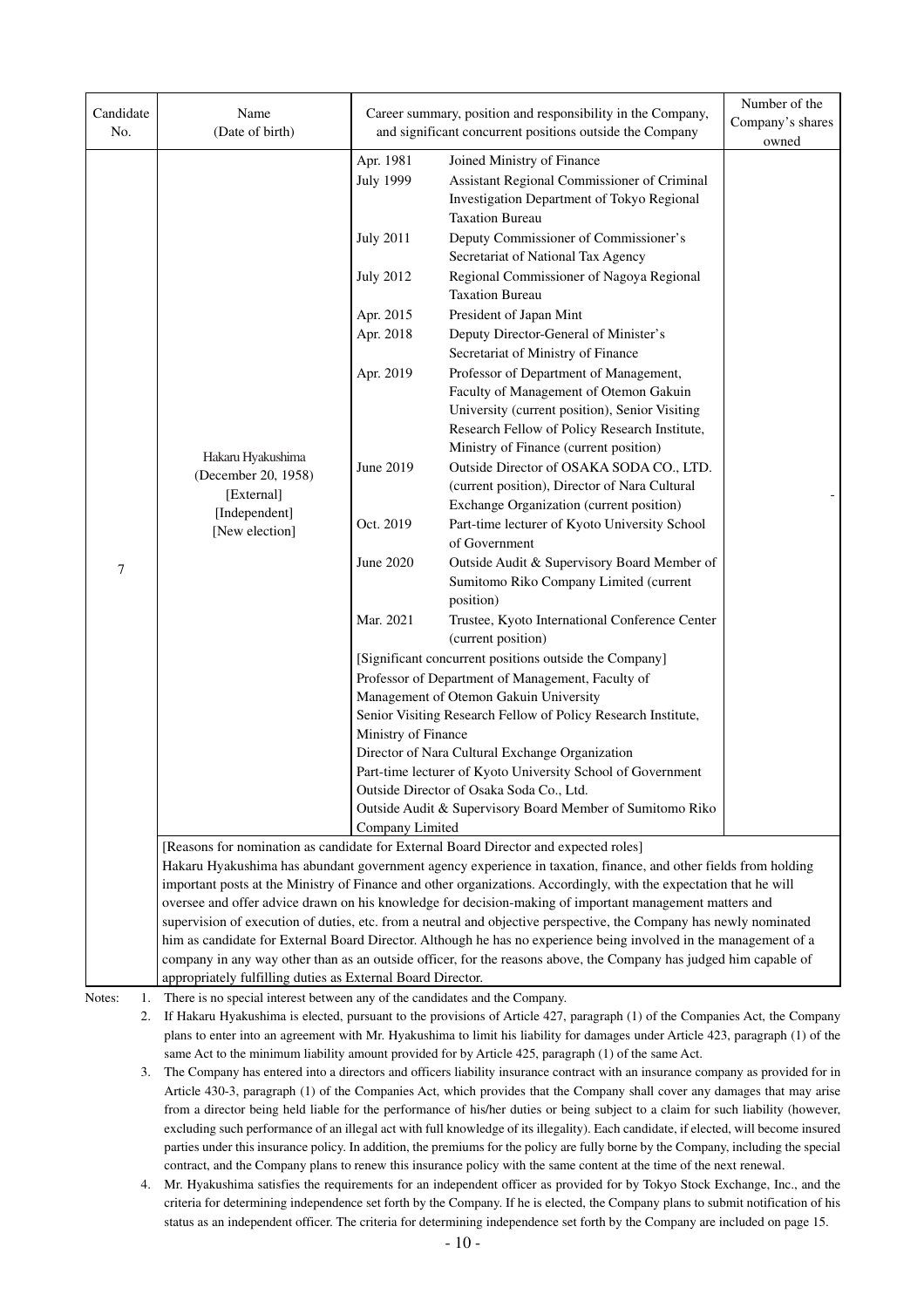5. Number of shares under the name of officer's shareholding association of the Company is included in the above-mentioned "Number of the Company's shares owned."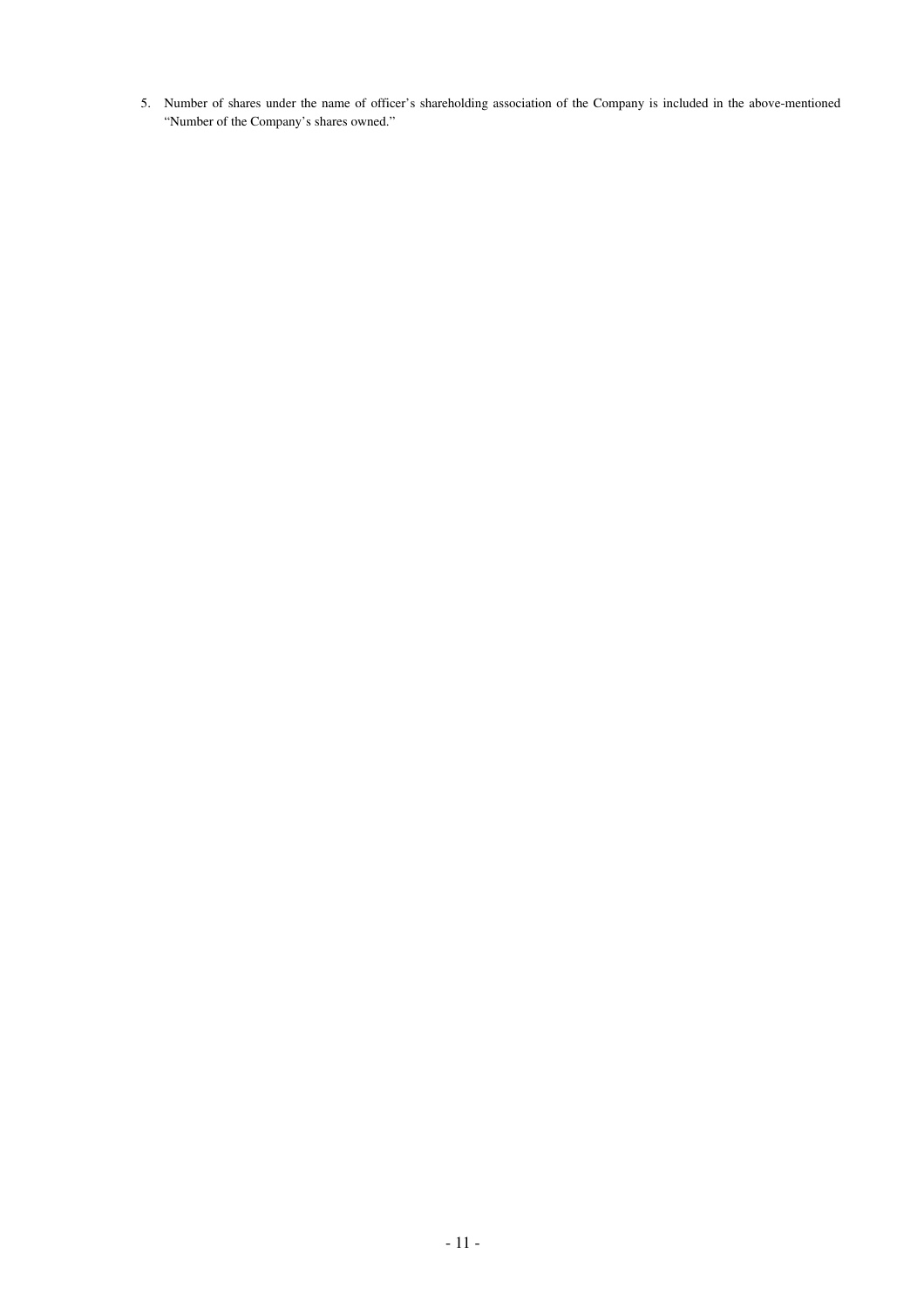### **Proposal No. 4** Election of Two Board Directors Who Are Audit and Supervisory Committee Members

The terms of office of Board Directors who are Audit and Supervisory Committee Members Takatoshi Akazawa, Yoshiki Kinoshita and Shizumi Kiyama will expire at the conclusion of the meeting.

Therefore, the Company proposes the election of two Board Directors who are Audit and Supervisory Committee Members, reducing the number of Board Directors who are Audit and Supervisory Committee Members by one as the Company determined that it will be able to continue to ensure the effectiveness of its audits in light of the current status of the Company's auditing system and other factors.

|                  |                                                                                        |                                                                                                                                                                                                                                                                                                                                                                                                                                                                                                                                                                                                                                                                                                                                                                                                                                                                                                                            | The candidates for Board Directors who are Audit and Supervisory Committee Members are as follows:                                                                                                                                                                                                                                                                                                                                                          |               |
|------------------|----------------------------------------------------------------------------------------|----------------------------------------------------------------------------------------------------------------------------------------------------------------------------------------------------------------------------------------------------------------------------------------------------------------------------------------------------------------------------------------------------------------------------------------------------------------------------------------------------------------------------------------------------------------------------------------------------------------------------------------------------------------------------------------------------------------------------------------------------------------------------------------------------------------------------------------------------------------------------------------------------------------------------|-------------------------------------------------------------------------------------------------------------------------------------------------------------------------------------------------------------------------------------------------------------------------------------------------------------------------------------------------------------------------------------------------------------------------------------------------------------|---------------|
| Candidate<br>No. | Name<br>(Date of birth)                                                                | Career summary, position and responsibility in the Company,<br>and significant concurrent positions outside the Company                                                                                                                                                                                                                                                                                                                                                                                                                                                                                                                                                                                                                                                                                                                                                                                                    | Number of the<br>Company's shares<br>owned                                                                                                                                                                                                                                                                                                                                                                                                                  |               |
| 1                | Yoshiki Kinoshita<br>(October 12, 1943)<br>[External]<br>[Independent]<br>[Reelection] | Apr. 1971<br>Jan. 1975<br>June 2000<br>June 2018<br>2022                                                                                                                                                                                                                                                                                                                                                                                                                                                                                                                                                                                                                                                                                                                                                                                                                                                                   | Registered as an attorney-at-law with the Osaka<br><b>Bar Association</b><br>Founded Yoshiki Kinoshita Law Offices (current<br>position)<br>Corporate Auditor of the Company<br>External Board Director who is an Audit and<br>Supervisory Committee Member (current<br>position)<br>[Significant concurrent positions outside the Company]<br>Representative, Yoshiki Kinoshita Law Offices<br>Outside Director, LIHIT LAB., INC. (to be appointed May 26, | 42,438 shares |
|                  | Director.                                                                              | [Reasons for nomination as candidate for External Board Director and expected roles]<br>Yoshiki Kinoshita has advanced expertise as an attorney-at-law and a high level of insight into management, and offers<br>a broad set of viewpoints. Accordingly, with an expectation that he will oversee and offer advice drawn on his<br>knowledge for decision-making of important management matters and supervision of execution of duties, etc. from a<br>neutral and objective perspective as an Audit and Supervisory Committee Member, the Company continues to<br>nominate him as candidate for External Board Director who is an Audit and Supervisory Committee Member.<br>Although he has no experience being involved in the management of a company in any way other than as an outside<br>officer, for the reasons above, the Company has judged him capable of appropriately fulfilling duties as External Board |                                                                                                                                                                                                                                                                                                                                                                                                                                                             |               |

The consent of the Audit and Supervisory Committee has been obtained for this proposal.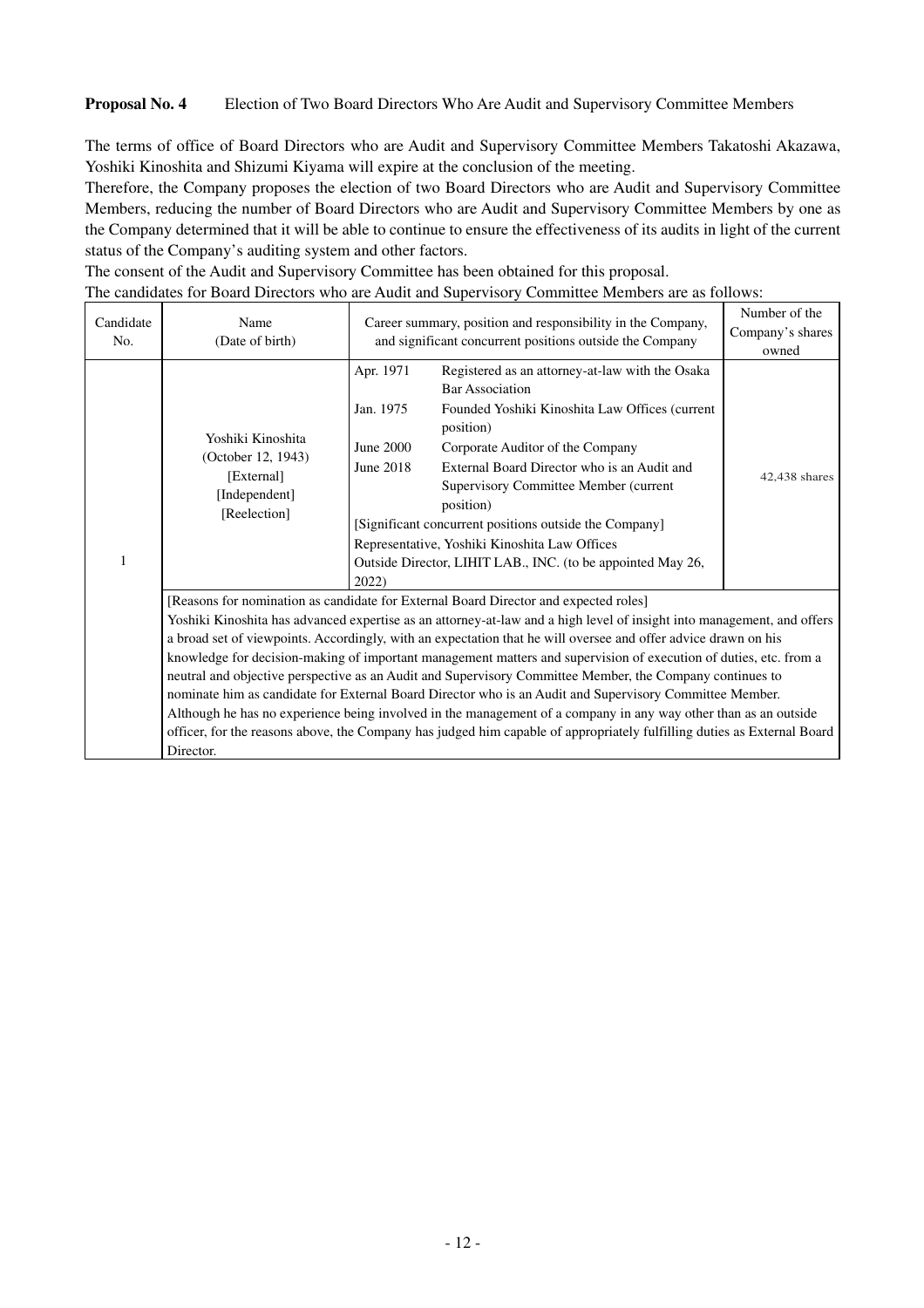| Candidate<br>No. | Name<br>(Date of birth)                                                              | Career summary, position and responsibility in the Company,<br>and significant concurrent positions outside the Company | Number of the<br>Company's shares<br>owned                                                                              |  |  |  |  |  |
|------------------|--------------------------------------------------------------------------------------|-------------------------------------------------------------------------------------------------------------------------|-------------------------------------------------------------------------------------------------------------------------|--|--|--|--|--|
|                  |                                                                                      | Dec. 2008                                                                                                               | Registered as an attorney-at-law with the Dai-<br>Ichi Tokyo Bar Association<br>Joined Soga, Uryu & Itoga               |  |  |  |  |  |
|                  | Sayaka Eguro                                                                         | Dec. 2009                                                                                                               | Dispatched to the National Policy Unit, Cabinet<br>Secretariat                                                          |  |  |  |  |  |
|                  | (May 25, 1980)                                                                       | May 2012                                                                                                                | Joined City-Yuwa Partners (current position)                                                                            |  |  |  |  |  |
|                  | [External]                                                                           | June 2015                                                                                                               | External Board Director of the Company                                                                                  |  |  |  |  |  |
|                  | [Independent]                                                                        | June 2018                                                                                                               | External Board Director who is an Audit and                                                                             |  |  |  |  |  |
|                  | [New election]                                                                       |                                                                                                                         | <b>Supervisory Committee Member</b>                                                                                     |  |  |  |  |  |
|                  |                                                                                      | June 2020                                                                                                               | Retired as External Board Director who is an                                                                            |  |  |  |  |  |
| 2                |                                                                                      |                                                                                                                         | Audit and Supervisory Committee Member                                                                                  |  |  |  |  |  |
|                  |                                                                                      | [Significant concurrent positions outside the Company]                                                                  |                                                                                                                         |  |  |  |  |  |
|                  |                                                                                      | Counsel, City-Yuwa Partners                                                                                             |                                                                                                                         |  |  |  |  |  |
|                  | [Reasons for nomination as candidate for External Board Director and expected roles] |                                                                                                                         |                                                                                                                         |  |  |  |  |  |
|                  |                                                                                      |                                                                                                                         | Sayaka Eguro has expertise as an attorney-at-law and knowledge related to international businesses. Accordingly, with   |  |  |  |  |  |
|                  |                                                                                      |                                                                                                                         | an expectation that she will oversee and offer advice drawn on her knowledge for decision-making of important           |  |  |  |  |  |
|                  |                                                                                      |                                                                                                                         | management matters and supervision of execution of duties, etc. from a neutral and objective perspective as an Audit    |  |  |  |  |  |
|                  |                                                                                      |                                                                                                                         | and Supervisory Committee Member, the Company has newly nominated her as candidate for External Board Director          |  |  |  |  |  |
|                  |                                                                                      |                                                                                                                         | who is an Audit and Supervisory Committee Member. Although she has no experience being involved in the                  |  |  |  |  |  |
|                  | her capable of appropriately fulfilling duties as External Board Director.           |                                                                                                                         | management of a company in any way other than as an outside officer, for the reasons above, the Company has judged      |  |  |  |  |  |
| Notes:<br>1.     | There is no special interest between any of the candidates and the Company.          |                                                                                                                         |                                                                                                                         |  |  |  |  |  |
| 2.               |                                                                                      |                                                                                                                         | Yoshiki Kinoshita is currently an External Board Director who is an Audit and Supervisory Committee Member of the       |  |  |  |  |  |
|                  |                                                                                      |                                                                                                                         | Company. At the conclusion of the meeting, his tenure since assuming office in this position will have been four years. |  |  |  |  |  |

- 3. Sayaka Eguro has been a non-executive officer of the Company (External Board Director and External Board Director who is Audit and Supervisory Committee Member) in the past.
- 4. Pursuant to the provisions of Article 427, paragraph (1) of the Companies Act, the Company has entered into an agreement with Yoshiki Kinoshita to limit his liability for damages under Article 423, paragraph (1) of the same Act to the minimum liability amount provided for by Article 425, paragraph (1) of the same Act. If Yoshiki Kinoshita is reelected, the Company plans to renew the aforementioned agreement with him. If Sayaka Eguro is elected, the Company plans to enter into the same agreement with her.
- 5. The Company has entered into a directors and officers liability insurance contract with an insurance company as provided for in Article 430-3, paragraph (1) of the Companies Act, which provides that the Company shall cover any damages that may arise from a director being held liable for the performance of his/her duties or being subject to a claim for such liability (however, excluding such performance of an illegal act with full knowledge of its illegality). Each candidate, if elected, will become insured parties under this insurance policy. In addition, the premiums for the policy are fully borne by the Company, including the special contract, and the Company plans to renew this insurance policy with the same content at the time of the next renewal.
- 6. Yoshiki Kinoshita satisfies the requirements for an independent officer as provided for by Tokyo Stock Exchange, Inc., and the criteria for determining independence set forth by the Company. The Company has submitted notification of his status as an independent officer. If he is elected, the Company plans to once again submit notification of his status as an independent officer. Sayaka Eguro satisfies the requirements for an independent officer as provided for by Tokyo Stock Exchange, Inc., and the criteria for determining independence set forth by the Company. If she is elected, the Company plans to submit notification of her status as an independent officer. The criteria for determining independence set forth by the Company are included on page 15.
- 7. Number of shares under the name of officer's shareholding association of the Company is included in the above-mentioned "Number of the Company's shares owned."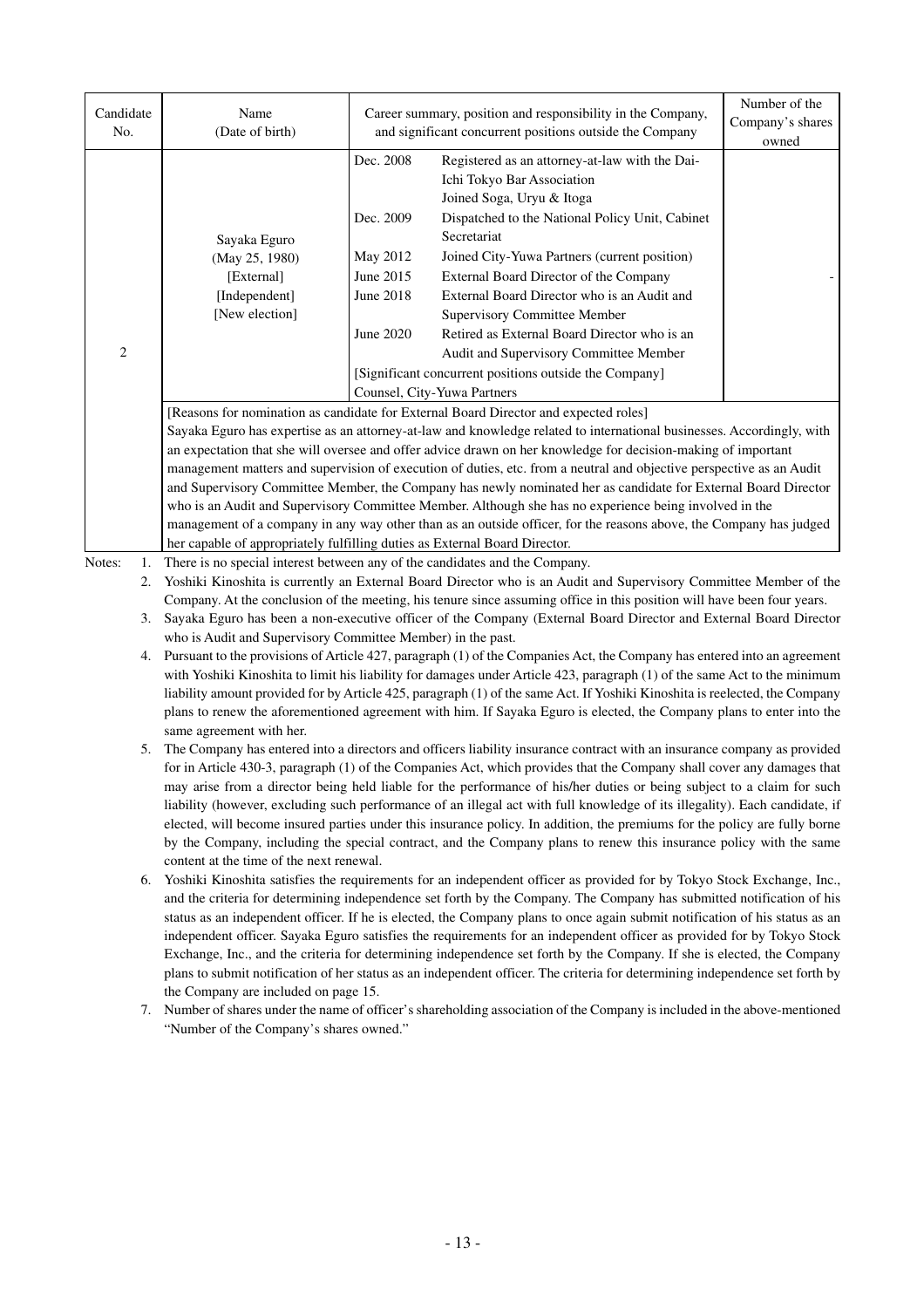### **[Reference] Director skills matrix**

If the candidates for Board Director in Proposal No. 3 and Proposal No. 4 are approved as originally proposed, the skills and experience, etc. of the Board Directors of the Company will be as follows. Note that the ratio of External Board Directors is more than one-third (four out of ten) in the Company's Board of Directors.

|                                      |                                                                       |            | External Independent Audit and | Committee      |                                       | Major skills/experience/etc. of the Board Directors |                       |                                         |            |            |                                                   |                      |                                                      |
|--------------------------------------|-----------------------------------------------------------------------|------------|--------------------------------|----------------|---------------------------------------|-----------------------------------------------------|-----------------------|-----------------------------------------|------------|------------|---------------------------------------------------|----------------------|------------------------------------------------------|
| Name                                 | Position in the<br>Company                                            |            |                                | Supervisory    | Personnel<br>Remuneration<br>Advisory | Corporate<br>management                             | Sustainability<br>ESG | Technology<br>Research<br>Manufacturing | Sales      |            | Global Financial<br>Marketing business accounting | and labor<br>affairs | Personnel Legal affairs<br><b>Risk</b><br>management |
| Misako<br>Fujioka                    | Representative<br>Director and<br>Chairman                            |            |                                |                |                                       | $\bigcirc$                                          | $\bigcirc$            |                                         |            |            |                                                   | $\bigcirc$           | $\bigcirc$                                           |
| Shinichi<br>Sugita                   | Representative<br>Director and<br>President                           |            |                                |                |                                       | $\bigcirc$                                          |                       | $\bigcirc$                              | $\bigcirc$ |            | $\bigcirc$                                        | $\bigcirc$           |                                                      |
| Haruo<br>Masauji                     | Senior<br>Managing<br>Director                                        |            |                                |                |                                       | $\bigcirc$                                          |                       | $\bigcirc$                              | $\bigcirc$ |            |                                                   |                      |                                                      |
| Takashi<br>Tanimura                  | Senior<br>Managing<br>Director                                        |            |                                |                |                                       | $\bigcirc$                                          |                       | $\bigcirc$                              |            | $\bigcirc$ |                                                   |                      |                                                      |
| Motoki<br>Sugimoto                   | Board<br>Director                                                     |            |                                |                |                                       |                                                     |                       | $\bigcirc$                              | $\bigcirc$ | $\bigcirc$ |                                                   |                      |                                                      |
| Atsushi<br>Fujioka                   | Board<br>Director                                                     |            |                                |                |                                       | $\bigcirc$                                          | $\bigcirc$            |                                         |            | $\bigcirc$ |                                                   |                      |                                                      |
| Hakaru<br><b>Hyakushima</b> Director | Board                                                                 | $\bigcirc$ | $\bigcirc$                     |                |                                       | $\bigcirc$                                          |                       |                                         |            |            | $\bigcirc$                                        |                      | $\bigcirc$                                           |
| Yoshiki<br>Kinoshita                 | Board<br>Director,<br>Audit and<br>Supervisory<br>Committee<br>Member | $\bigcirc$ | $\bigcirc$                     | $\circledcirc$ | $\circledcirc$                        |                                                     | $\bigcirc$            |                                         |            |            |                                                   | $\bigcirc$           |                                                      |
| Fumiaki<br>Hirata                    | Board<br>Director,<br>Audit and<br>Supervisory<br>Committee<br>Member | $\bigcirc$ | $\bigcirc$                     | $\bigcirc$     | $\bigcirc$                            | $\bigcirc$                                          |                       | $\bigcirc$                              | $\bigcirc$ |            |                                                   |                      |                                                      |
| Sayaka<br>Eguro                      | Board<br>Director,<br>Audit and<br>Supervisory<br>Committee<br>Member | $\bigcirc$ | $\bigcirc$                     | $\bigcirc$     | $\bigcirc$                            |                                                     | $\bigcirc$            |                                         |            | $\bigcirc$ |                                                   | $\bigcirc$           |                                                      |

\* Chairpersons of each committee are marked with ◎.